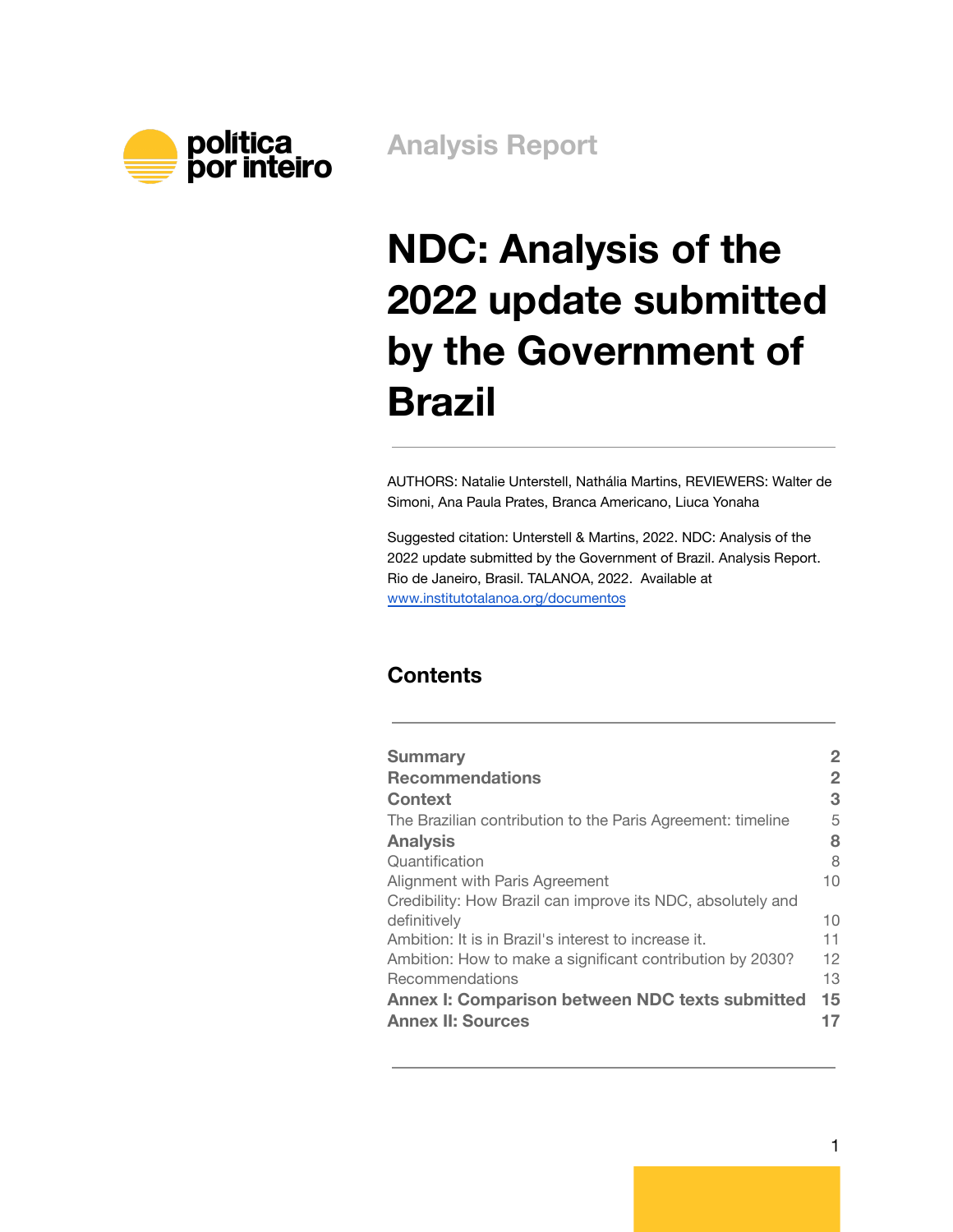

## <span id="page-1-0"></span>Summary

The 2022 update of Brazil's Nationally Determined Contribution (NDC) to the Paris Agreement:

- Does not increase the country's climate ambition
	- New emissions cap adopted for year 2030 actually **adds an entire "Colombia"** (in terms of its annual emissions) to Brazil's previously established threshold
	- New emissions cap adopted for year 2025 actually **adds an entire "Poland"** (in terms of its annual emissions) to Brazil's previously established threshold
- Backtracks from the binding targets submitted to the UNFCCC in 2016
	- Increases by 314 million tons of CO2eq the level of emissions allowed in 2025 in relation to the target assumed in 2016
	- Increases by 81 million tons of CO2eq the level of emissions allowed in 2030 in relation to the indicative target presented in 2016
- Does not incorporate binding commitments in relation to ending deforestation and reducing methane emissions by 30%, in 2030, as per announcements made at COP 26
- Does not contribute to achieving the greatest possible ambition in the short term, as requested in the Glasgow Climate Pact.

### <span id="page-1-1"></span>Recommendations

- The Government of Brazil must **absolutely and definitely update** its NDC with a due increase in climate ambition. The successive demonstrations of lower ambition directly affect the country's credibility.
- The solution involves adopting new targets that represent emission levels below 1.3 GtCO2eq in 2025 and 1.2 GtCO2eq in 2030, whatever the methodological decisions made by the Government of Brazil. Thereafter, successive updates shall provide for absolute reductions considering the new numbers.
- The solution also involves **enhancing 'how' the NDC targets are updated**: it is essential to carry out public consultations in all the next update rounds.
- In addition to course correction, the **implementation – or "delivery" – of emission reduction results** with a focus on 2025 must be a priority for this and the coming years.
- Additionally, the Government of Brazil must **internalize the commitments** already assumed internationally, such as the Declaration on Forests and the Global Methane Commitment, signed in Glasgow.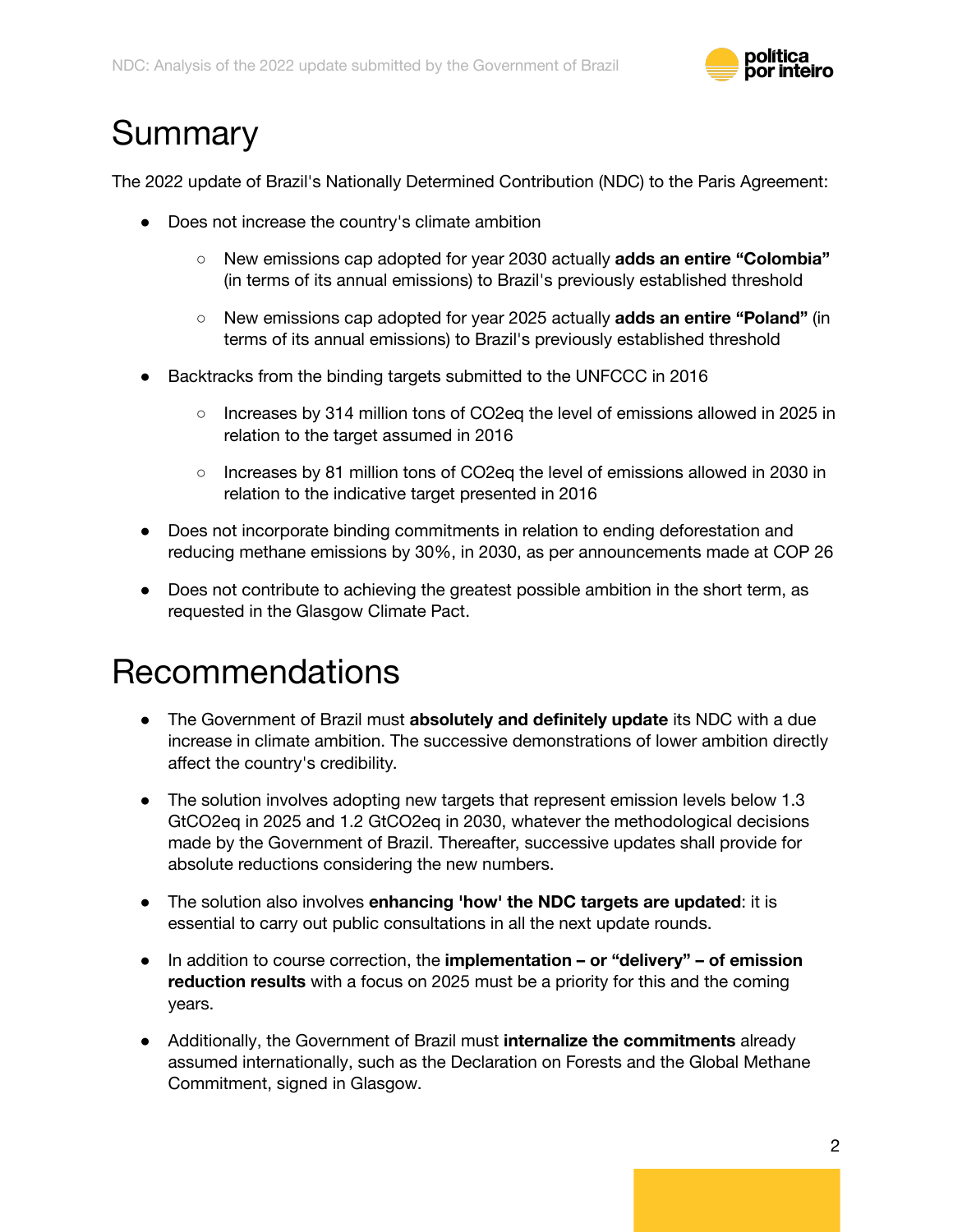

● Finally, the Government of Brazil must **align the NDC's short-term goals and national policies with the objective of climate neutrality by 2050**.

# <span id="page-2-0"></span>**Context**

Under the Paris Agreement, national governments agreed to keep average global warming well below 2°C and pursue efforts to limit it to 1.5°C by the end of the century. Collectively, the UNFCCC assesses progress towards these goals through synthesis reports and the Global Stocktake.

Individually, Parties contribute through Nationally Determined Contributions (NDCs) that can be revised at any time, provided that they "raise their level of ambition"<sup>1</sup>. National governments are responsible for determining the form and content of their contributions, taking into consideration the principles of the Paris Agreement.

There is still a long way to go before the global economy aligns with a 1.5°C path. Current targets for 2030 (if fully implemented) put us on a 2.7°C global warming path. To reduce the gap between the global target and existing commitments, several voluntary sectoral commitments were announced at COP 26 (related to methane, deforestation and others). Projected global warming drops to around 2.4°C if these announcements are officially incorporated and implemented in practice<sup>2</sup>.

Even so, the great gap in ambition between the promises of national governments and the scenarios of rising temperatures gives rise to concerns highlighted by several actors - from the UN Secretary General, Antonio Gutierrez, to young leaders around the world.

For these reasons, the Glasgow Climate Pact urged Parties to increase the ambition of their short-term targets ahead of COP27 scheduled to take place in Egypt in November 2022. Countries are also expected to incorporate the voluntary declarations made at COP 26 into their efforts to align with the long-term goal of the Paris Agreement.

The IPCC Working Groups I and II Reports published in August 2021 and in February 2022 emphasized that every fraction of a degree of warming matters and has direct and aggravating impacts on the climate. The report of Working Group III – to be published also in 2022 – will reinforce this sense of urgency.

There is no strict definition of how this increase in ambition should take place. In any case, Brazil is on the list of countries - along with Australia, Japan, Mexico and Indonesia - that are not yet in line with the short-term ambition called by the Glasgow Pact and Paris Agreement.

<sup>&</sup>lt;sup>1</sup> Article 4.11 of the Paris Agreement.

<sup>2</sup> Carbon Brief, 2021.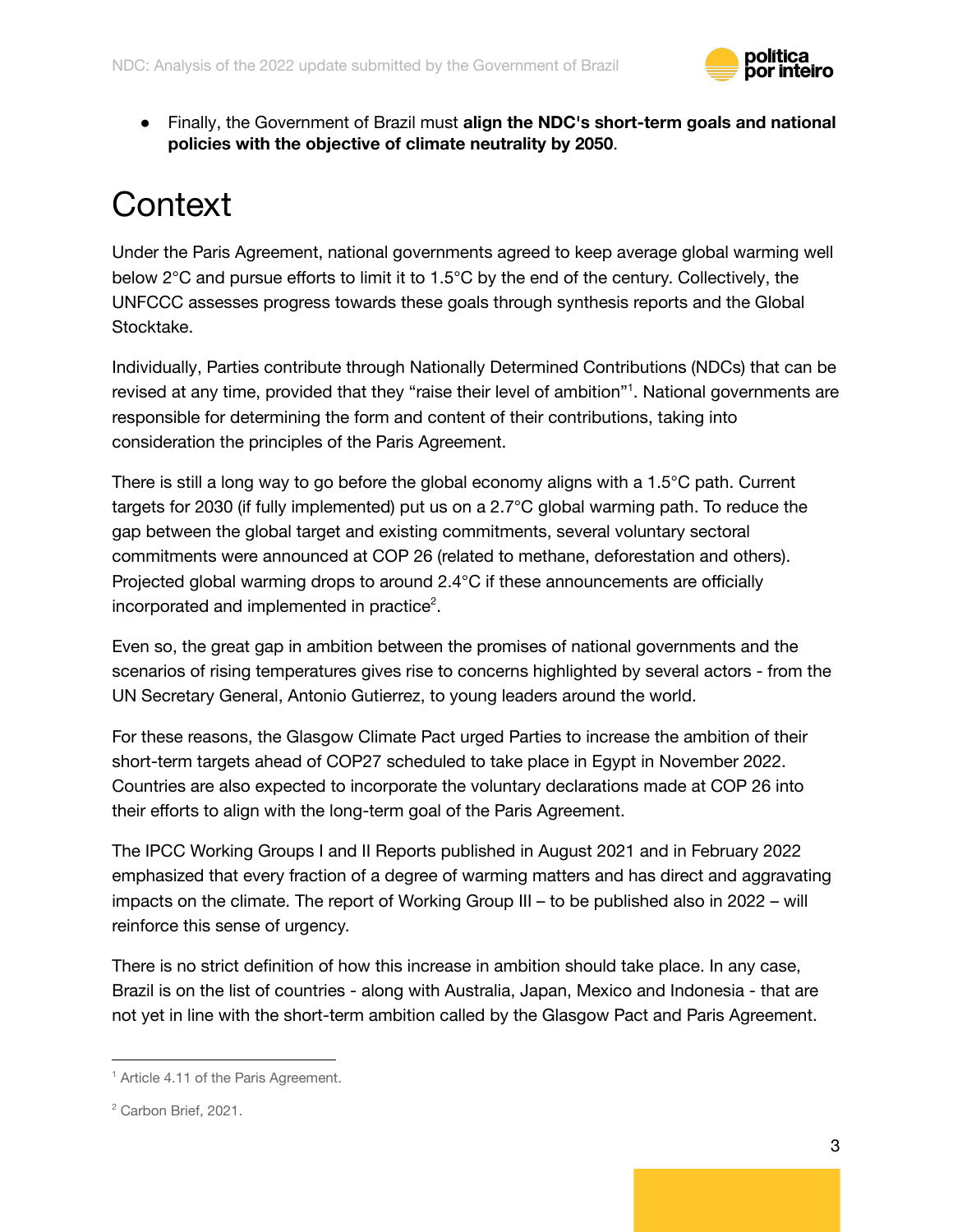

On February 23, 2022, the Interministerial Committee on Climate Change and Green Growth (CIMCV), a collegiate body of the federal government responsible for overseeing the implementation of Brazilian climate policy, met to revise the country's NDC.

On this occasion, an update of the NDC was determined, in relation to its technical parameters and emission reduction targets. No public consultation was carried out.

This update is the 3rd carried out by the government in relation to the first nationally determined contribution (iNDC) communicated by Brazil to the UNFCCC and in force since the Paris Agreement came into force in 2016.

Given that the NDC is an important instrument of foreign policy but also of national policy on climate change, we assess below its evolution, quantification and quality, based on Brazil's submission to the UNFCCC of 31/3/2022.

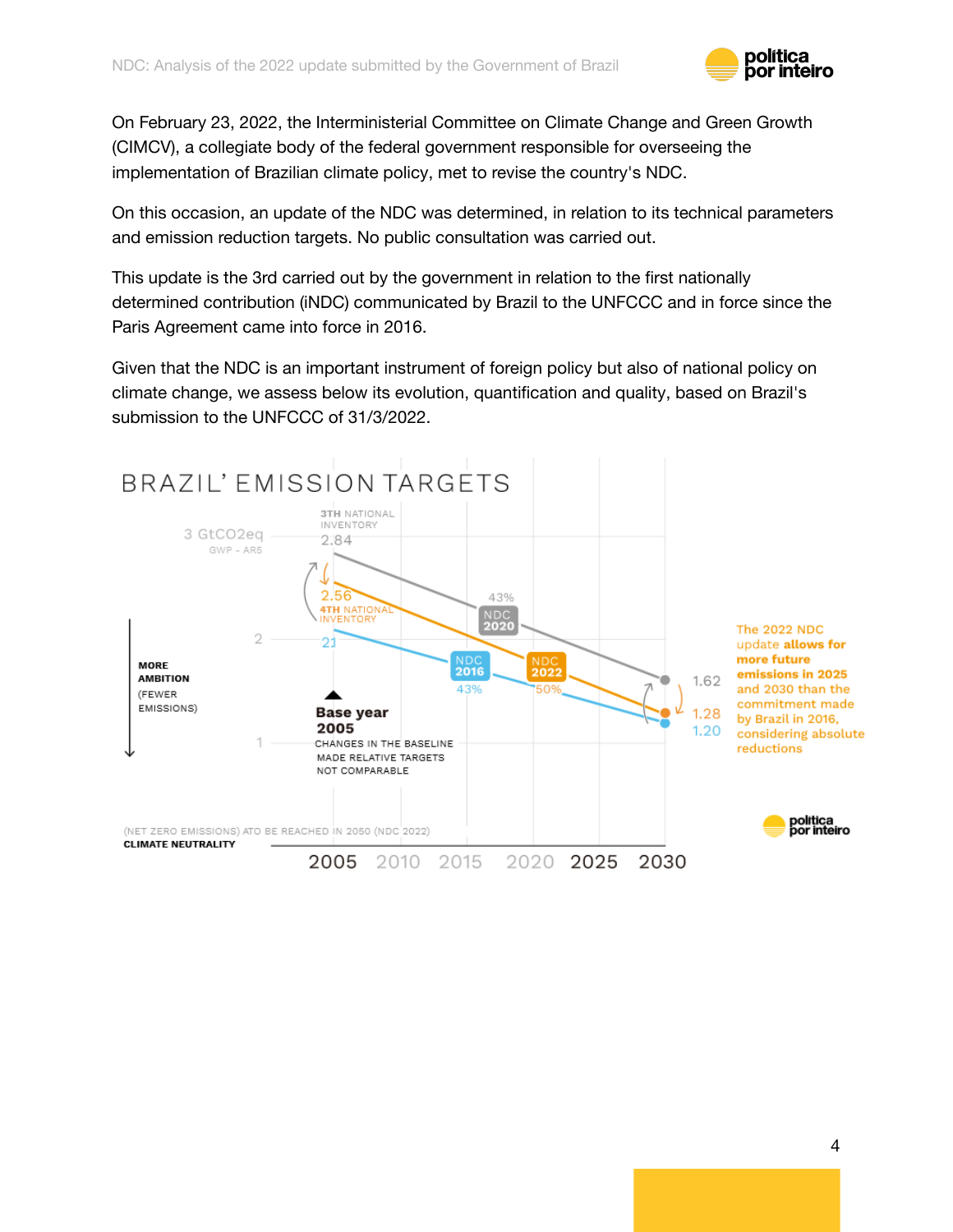

#### <span id="page-4-0"></span>**The Brazilian contribution to the Paris Agreement: timeline 3**



**2015/2016:** The [intended](https://www4.unfccc.int/sites/ndcstaging/PublishedDocuments/Brazil%20First/BRAZIL%20iNDC%20english%20FINAL.pdf) NDC (iNDC) was presented on 27 September 2015 at UN Headquarters in New York (submitted to UNFCCC in 2016) and included the following commitments:

- 1.30 GtCO2eq maximum reduction, at 2005 levels (37% reduction)
- 1.20 indicative maximum reduction GtCO2eq in 2030, at 2005 levels (43% reduction)
- Implementation of the national adaptation plan
- Implementation of sectoral mitigation actions, such as zero illegal deforestation in 2030, recovery of 15 million hectares of degraded pastures and others

The absolute, economy-wide type of target was chosen after public consultations held prior to COP21. The base year emissions was fixed as 2.1 GtCO2eq in the year 2005 (GWP-100, IPCC AR5).

<sup>&</sup>lt;sup>3</sup> Para acessar os documentos submetidos pelo governo brasileiro à UNFCCC, acesse este [link](https://www4.unfccc.int/sites/NDCStaging/pages/Party.aspx?party=BRA).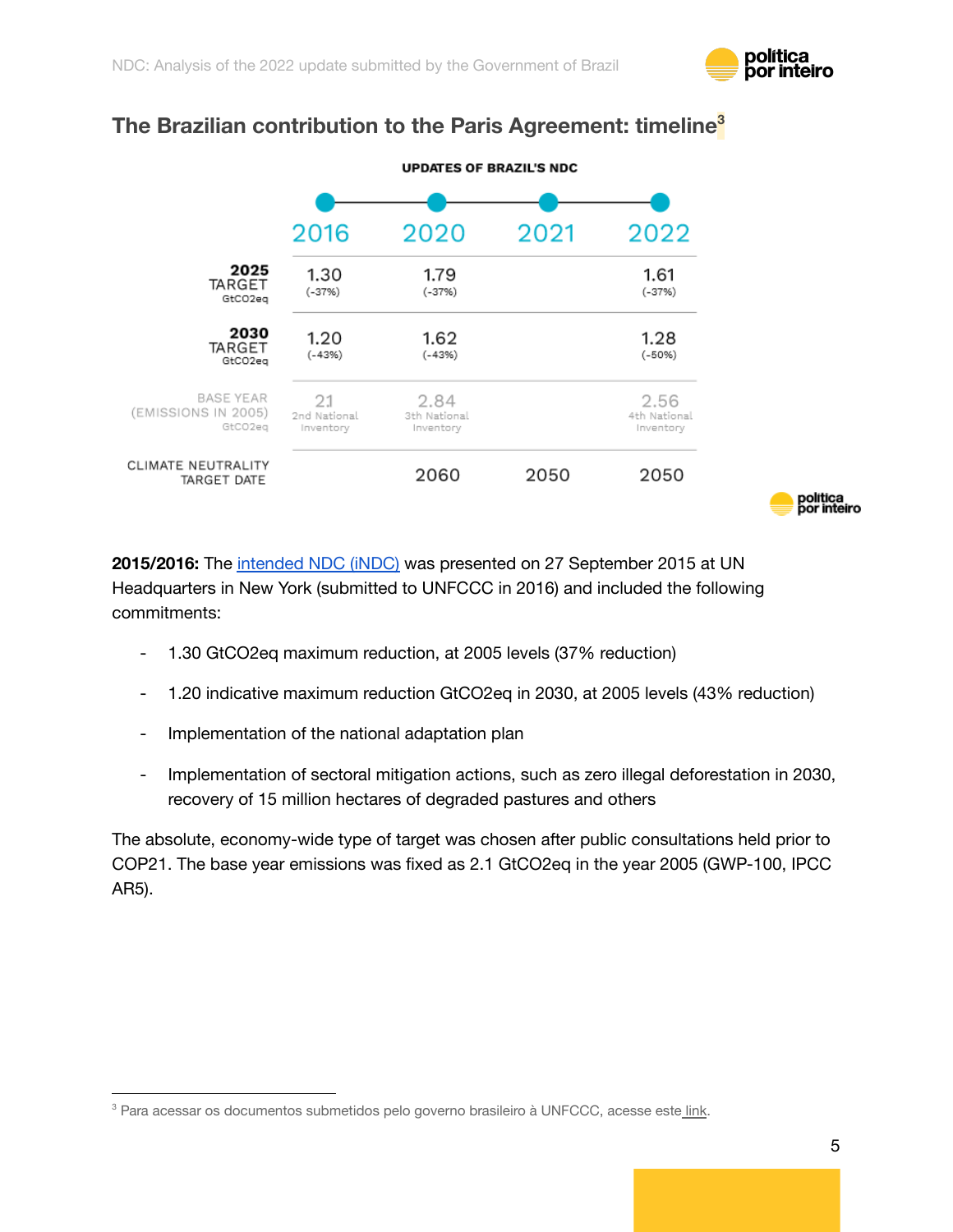

2020: The first [update](https://www4.unfccc.int/sites/ndcstaging/PublishedDocuments/Brazil%20First/Brazil%20First%20NDC%20(Updated%20submission).pdf) of the Brazilian target took place on December 9, 2020<sup>4</sup>, before the Ambition Summit convened by the United Kingdom and Italy, and contained the following commitments:

- 1.79 GtCO2eq maximum reduction, at 2005 levels (37% reduction)
- 1.62 indicative maximum reduction GtCO2eq in 2030, at 2005 levels (43% reduction)
- Climate neutrality (indicative) by 2060
- Conditional target: US\$ 10 billion/year support requested
- Exclusion of reference to national adaptation plan
- Exclusion of reference to the implementation of sectoral mitigation actions, such as zero illegal deforestation in 2030, recovery of 15 million hectares of degraded pastures and other.

This updated NDC would allow Brazil to emit considerably more greenhouse gases in 2025 and 2030 compared to the previous NDC, although it uses the same reduction percentage. This is due to the change in the base year emissions: they increased from 2.1 GtCO2eq in 2005 to 2.8 GtCO2eq (3rd National Communication in Brazil; GWP-100, IPCC AR5).

Using the "best available science" for decision making is a well-known principle in international climate negotiations and policy. The problem with Brazil's NDC Updated in 2020 was not the technical update *per si* but the fact that no corresponding adjustment of percentage was carried out in order to compensate for the new baseline.

The difference between the former and the updated NDC was of 480 million tons in 2030 equal to eight years of emissions of the entire Brazilian power sector, or 3 times the mitigation achieved in the first 10 years of implementation of the Low Carbon Agriculture Plan (ABC Plan) $5$ . For this reason, this 2020 Updated NDC prompted judicialization $6$ .

**2021:** An "[Addendum"](https://www4.unfccc.int/sites/ndcstaging/PublishedDocuments/Brazil%20First/2021%20-%20Carta%20MRE.pdf) was submitted by the Government of Brazil to the UNFCCC on October 31st, prior to COP26. It contains the following commitment:

Climate neutrality (Net Zero Emissions) by 2050

<sup>4</sup> Decision 1/CP.21: "*23 - Requests those Parties whose intended nationally determined contribution pursuant to decision 1/CP.20 contains a time frame up to 2025 to communicate by 2020 a new nationally determined contribution and to do so every five years thereafter pursuant to Article 4, paragraph 9, of the Agreement*" and "24. *Also requests those Parties whose intended nationally determined contribution pursuant to decision 1/CP.20 contains a time frame up to 2030 to communicate or update by 2020 these contributions and to do so every five years thereafter pursuant to Article 4, paragraph 9, of the Agreement*".

<sup>5</sup> Unterstell, 2020.

<sup>6</sup> Observatório do Clima, 2021.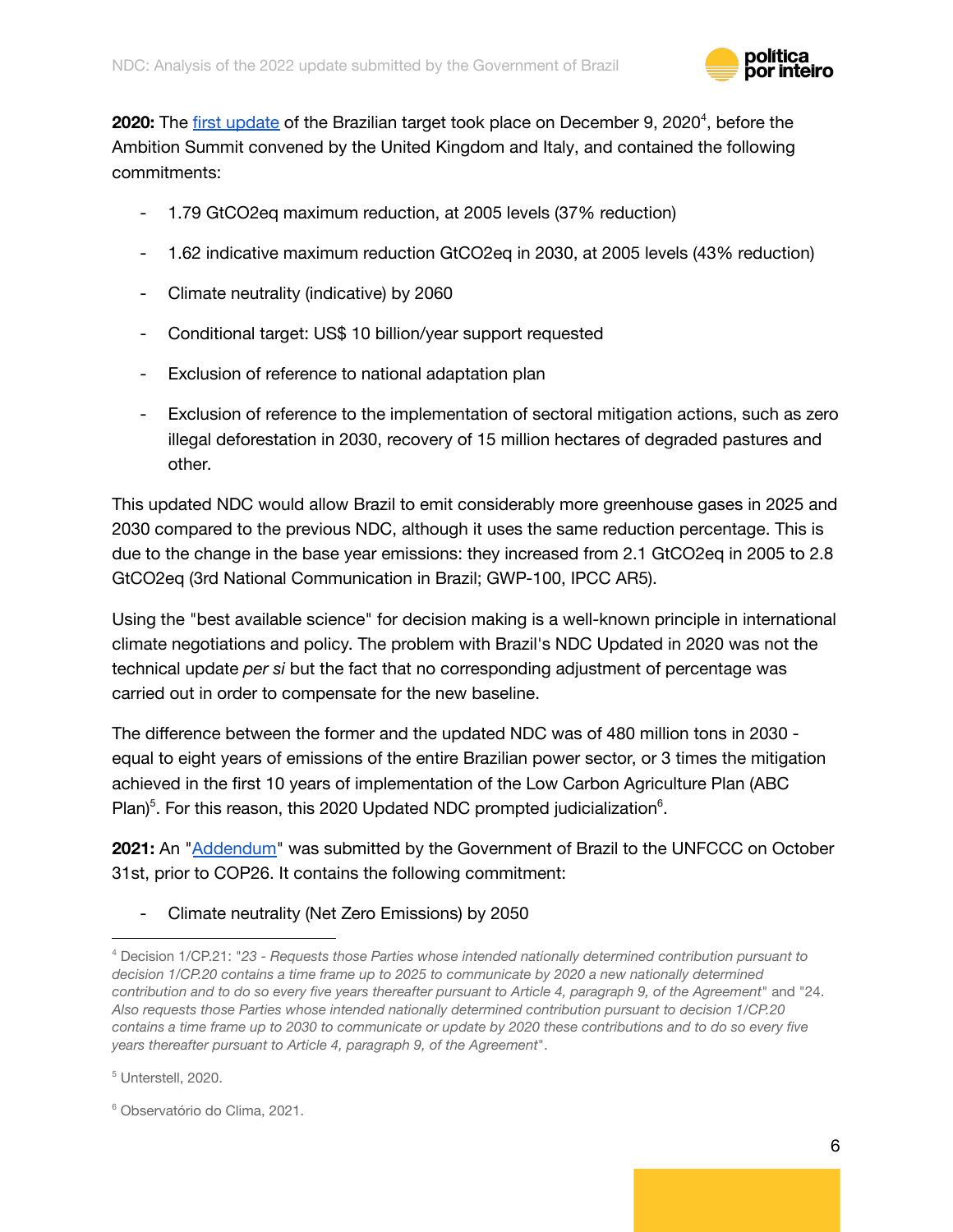#### The reduction in ambition for short-term goals was maintained, as per the 2020 Updated NDC. The long-term goal has been anticipated.



**2022:** The latest update of the Brazilian target takes place in the context of Decisions [1/CP.26](https://unfccc.int/sites/default/files/resource/cop26_auv_2f_cover_decision.pdf) and [1/CMA.3](https://unfccc.int/sites/default/files/resource/Overarching_decision_1-CMA-3_1.pdf) of the 26th Conference of the Parties to the Framework Convention (COP26), which urges countries to revisit their short-term climate ambition, to consider new actions to reduce emissions by 2030, including methane, and to submit new or updated targets before COP27. It contains:

- 1.61 GtCO2eq of maximum emissions in 2025, at 2005 levels (37% reduction)
- 1.28 GtCO2eq of maximum indicative emissions in 2030, at 2005 levels (50% reduction)
- Maintains climate neutrality (net zero emissions) by 2050
- Unconditional: removes reference to financial support
- Reincludes adaptation efforts, placing the "second cycle" of the National Adaptation Plan and the MCTI AdaptaBrasil Program as references
- Maintains the exclusion of the reference to the implementation of sectoral mitigation actions, such as the end of illegal deforestation in 2030, recovery of 15 million hectares of degraded pastures and others.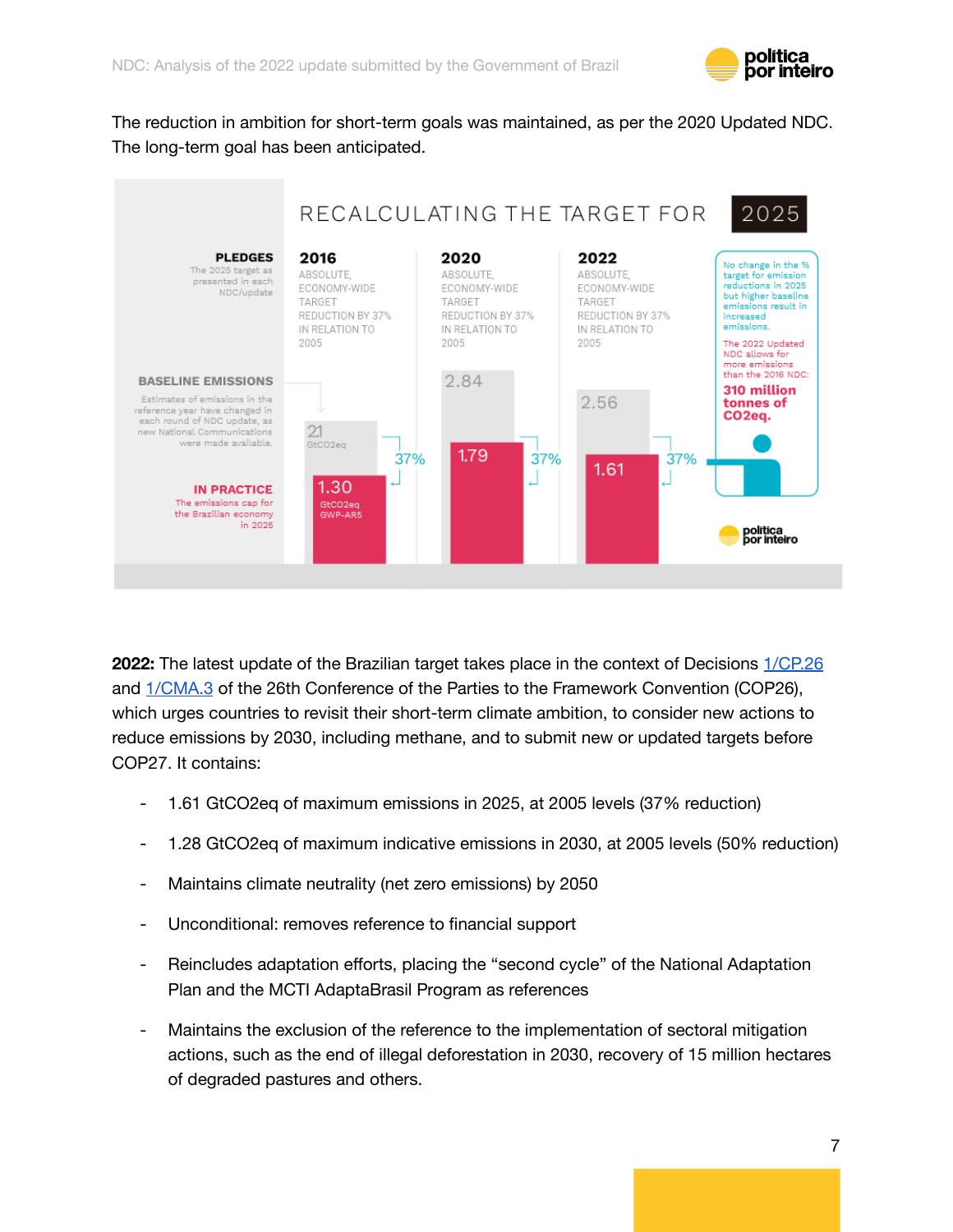

The most recent Inventory submitted to the Framework Convention has been adopted as methodological reference, considering the GWP-100 metric, IPCC AR5. In this 2022 submission, the baseline emissions refer to 2,562 GtCO2eq in 2005 (4th National Communication of Brazil to the UNFCCC).



# <span id="page-7-0"></span>Analysis

#### <span id="page-7-1"></span>**Quantification**

The type of target adopted by Brazil is that of "absolute reduction for the entire economy", as described in all contributions already presented to the Paris Agreement, including in 2022.

For this reason, it is imperative to specify the absolute emissions levels in 2025 and 2030 to quantify, evaluate and compare NDC updates, seeking continuous progression from previous efforts.

| <b>Baseline</b><br>year/<br>emissions |                                       |      | Targets* | Difference in relation to NDC, 2016 |      |      | Difference in relation<br>to 2020 Update |      |
|---------------------------------------|---------------------------------------|------|----------|-------------------------------------|------|------|------------------------------------------|------|
| <b>NDC</b>                            | Inventário<br><b>Nacional</b><br>base | 2005 | 2025     | 2030                                | 2025 | 2030 | 2025                                     | 2030 |
| Original (NDC,<br>2016)               | Close to the<br>Second                | 2.10 | 1.30     | 1.20                                |      |      |                                          |      |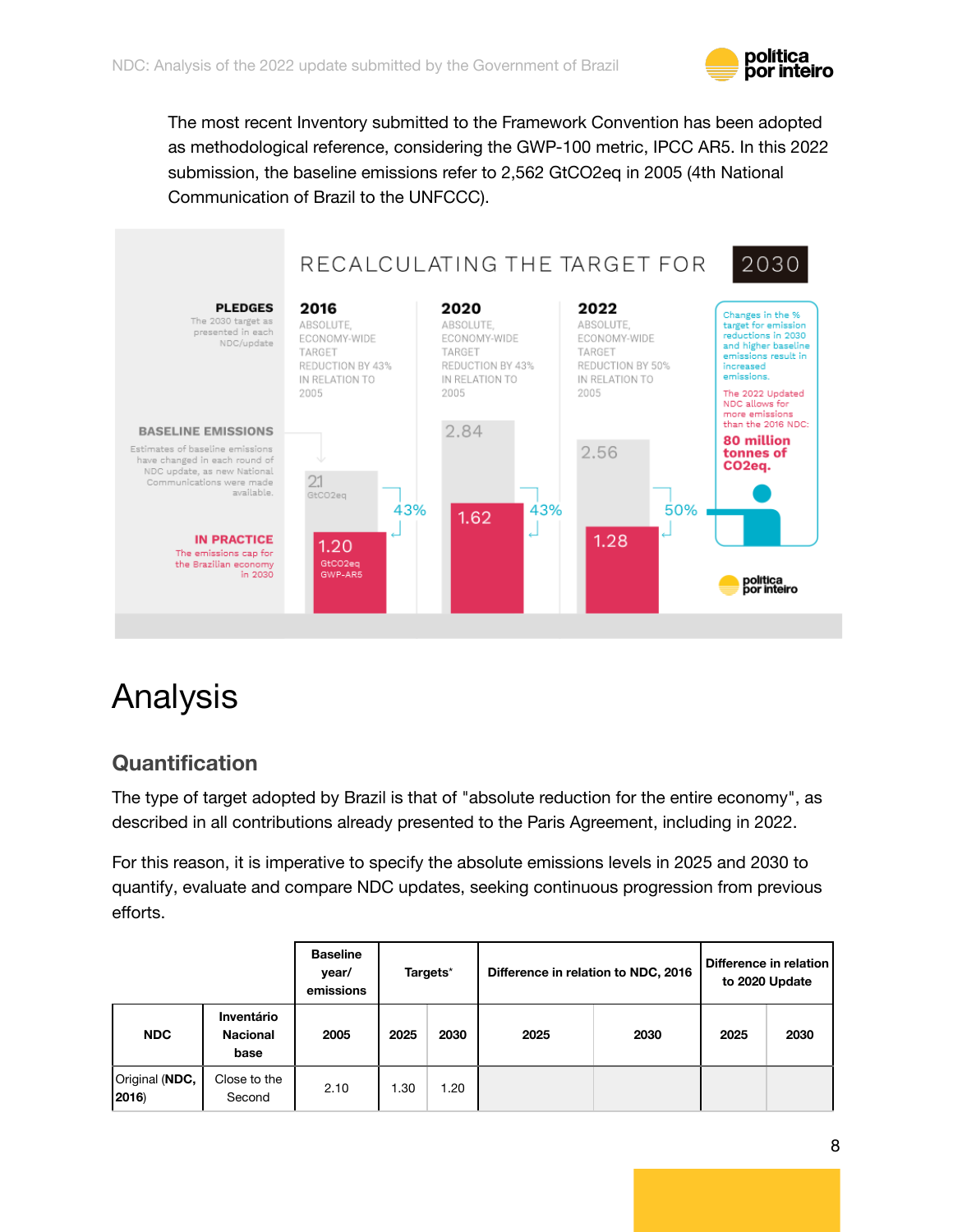

| <b>First Update</b><br>(NDC, 2020) | Third  | 2.84 | 79،، | .62 | $+0.49$<br>(increase the emissions,<br>reduce ambition) | $+0.42$<br>(increase the emissions,<br>reduce ambition) |         |         |
|------------------------------------|--------|------|------|-----|---------------------------------------------------------|---------------------------------------------------------|---------|---------|
| <b>Third Update</b><br>(NDC, 2022) | Fourth | 2.56 | l.61 | .28 | $+0.31$<br>(increase the emissions,<br>reduce ambition) | $+0.08$<br>(increase the emissions,<br>reduce ambition) | $-0.17$ | $-0.34$ |

\*values in Gt CO2e (GWP-100, AR5)

In 2022, the Government of Brazil submitted a new target that actually increases emissions when compared to the 2016 targets: an additional 314 million tons in 2025 and 81 million tons in 2030, specifically. That is, it commits to higher future emission levels than previously stipulated, rather than a drop in emissions.

This reduction in ambition may seem innocuous, but it has a relevant impact on the global effort to keep the temperature below 1.5oC. This increase, 80 million tCO2e, is the equivalent of 1 year of emissions from our neighboring country, Colombia, which has almost 51 million inhabitants.

To match the ambition level of the NDC from 2016, it would be necessary to announce a commitment to reduce emissions by 49% for 2025 and 53% for 2030, relative to 2005, considering the 4th National Communication. Thus, the absolute values would reach the level of those announced before COP21.

To fully align with the Paris Agreement, Brazil should, in fact, increase its ambition. That is, to promise a higher goal than the one proposed 6 years ago. In that case, it would have to go beyond the aforementioned percentages.

It makes no sense to compare the targets proposed in 2022 with those of the 2020 update, precisely because the latter represented an even greater reduction in the country's short-term climate ambition, even giving rise to legal challenges. Although the 2022 targets reduce the so-called "climate pedaling" of 2020, it is a fact that they do not correct the original error (a setback in relation to the one proposed in 2016) and do not bring the country in line with the principles of the Paris Agreement (which requires objectively increasing climate ambition in this decade).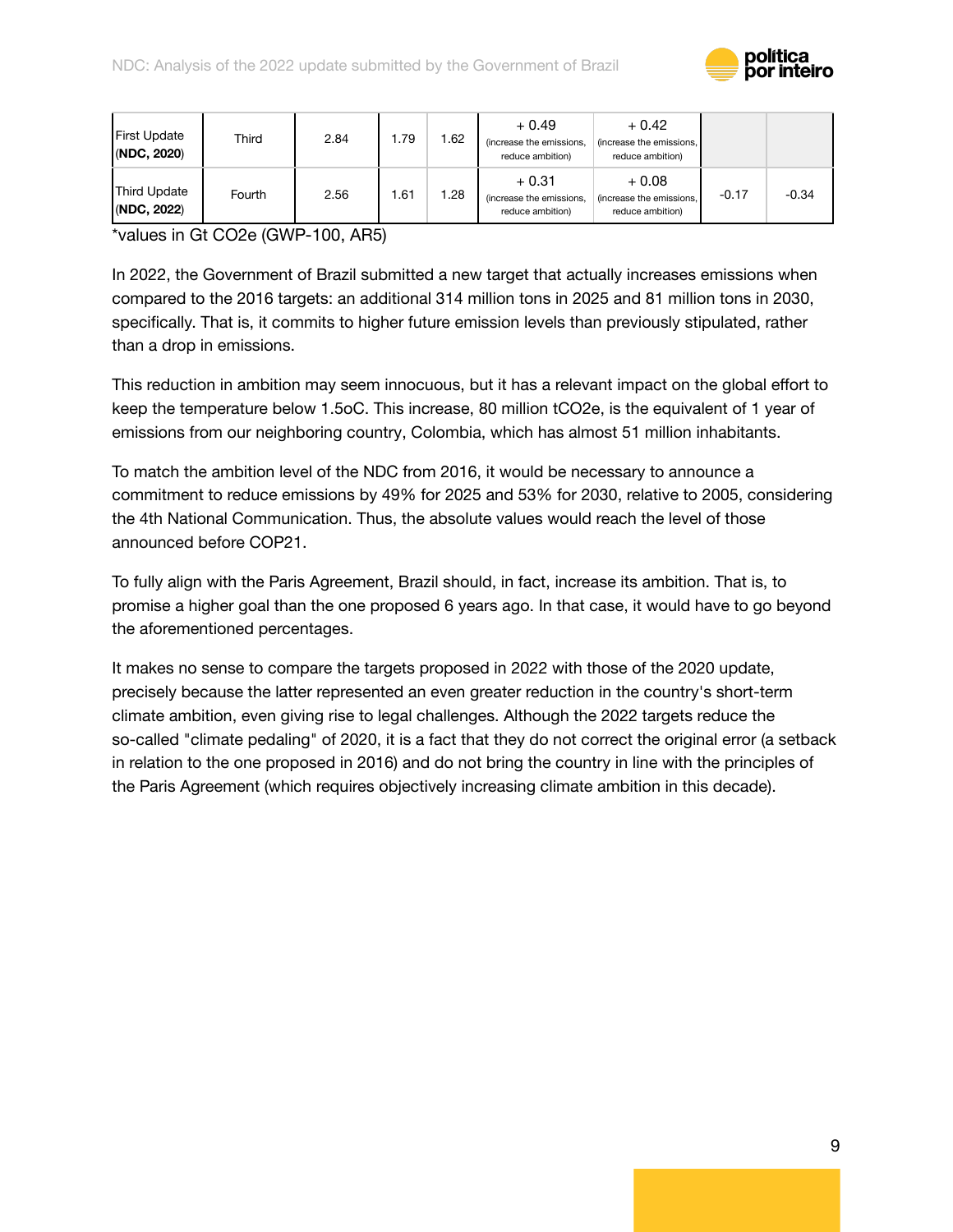



#### <span id="page-9-0"></span>**Alignment with Paris Agreement**

The Paris Agreement calls for gradual, successive and ascending increases in ambition by Parties over time.

As mentioned in the section above, in practice, the Government of Brazil continues to propose a lower mitigation effort than the one communicated in 2016. Therefore, the emission limits announced in 2022 by the Government of Brazil are in conflict with:

- The progression provided for in Article 4.3 of the Agreement, which obliges the Parties to present successive NDCs that represent a higher ambition in relation to the current commitment;
- The "highest possible ambition" of the Party, taking into account its common but differentiated responsibilities, in light of different national circumstances, also set out in Article 4.3; and
- The Paris Agreement non-regression principle<sup>7</sup>.

In addition, the 2022 update does not include language on deforestation reduction, although Brazil has committed to zero deforestation by the end of this decade, through the signing of the Glasgow Declaration on Forests at COP 26.

<sup>&</sup>lt;sup>7</sup> According to Borges and Prolo, "Based on the Vienna Convention on the Law of Treaties, the best systematic interpretation of the Paris Agreement is that no Party is authorized by the Agreement to promote a regression in the NDC's ambition". (Translation by authors).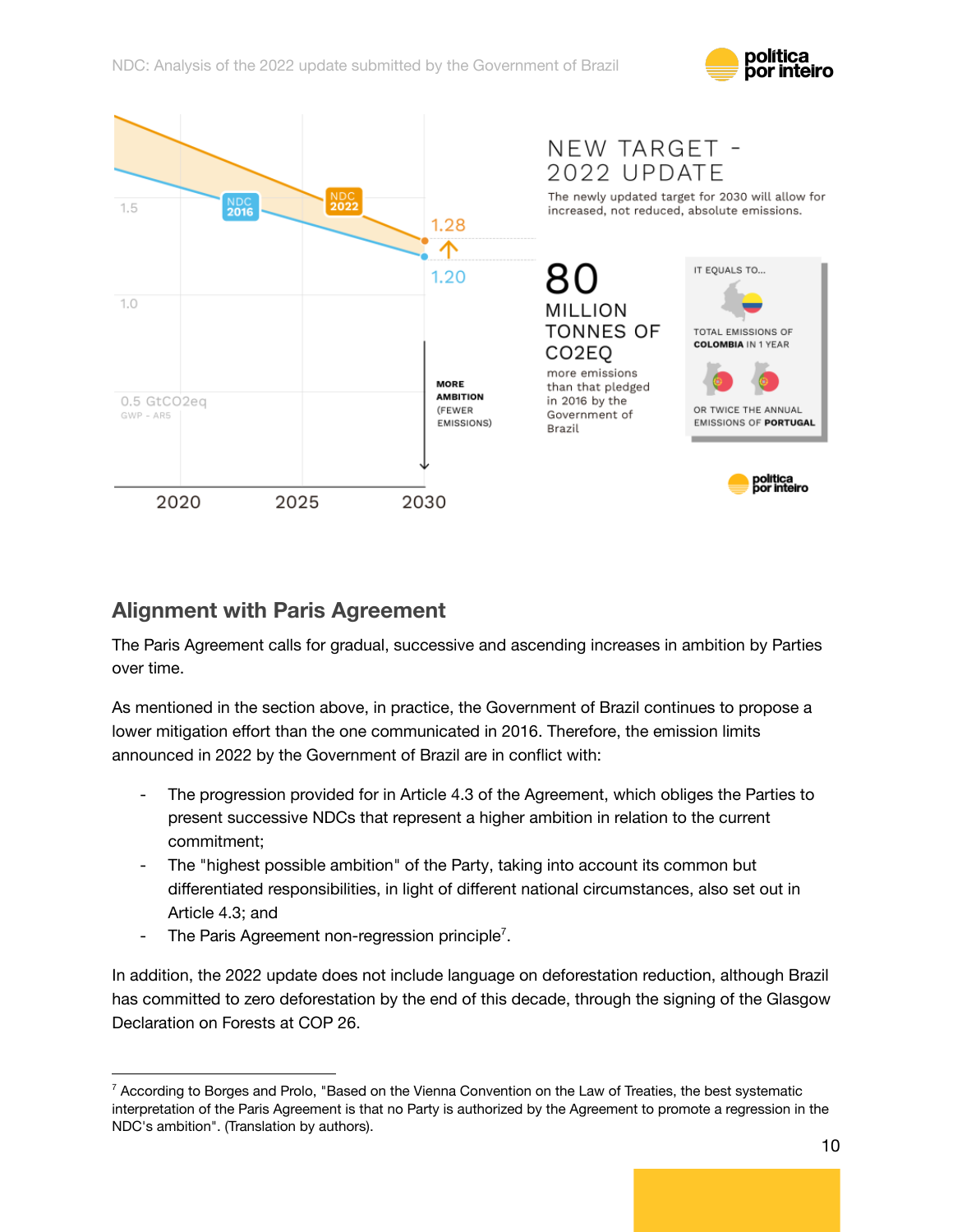

The 2022 update also does not include binding efforts to reduce methane emissions by 30%, although Brazil has committed to this through the Global Methane Pledge at COP26. Therefore, there was no internalization of sectoral commitments in this NDC.

The update does not include the international financial support requirement contained in the 2020 document. This was already the case with the submission made in 2016: unconditioned. Thus, this specific update points to the reestablishment of the 2016 NDC's unconditional target.

The 2022 update also maintained the "climate neutrality" target by 2050, promised in 2020.

The credibility of the announcements made at COP 26 and the long-term commitments remain in question as they are not backed by robust domestic measures - until March 2022, the Government of Brazil had not implemented national plans to control deforestation in biomes, nor resumed processes dialogue on low carbon trajectories and the Amazon Fund has been paralyzed since 2019.

#### <span id="page-10-0"></span>**Credibility: How can Brazil improve its NDC, definitively**

In order to comply with the Paris Agreement's progression and non-regression principles, we must present updates on mitigation efforts at least within the initial threshold of absolute reduction from our first NDC submission to the Framework Convention in 2016.

In practice, this means that, at each review cycle related to contributions in this decade, Brazil will have to limit emissions up to 1.30 Gt in the year 2025 and up to 1.20 Gt in the year 2030. Any levels higher than these will violate the principles of the Paris Agreement and misalignment with the Glasgow Climate Pact.

So far, we are "anchored" in the iNDC or 2016 NDC, which is more ambitious than any proposals made by the Government of Brazil since then. From the 2020 NDC update to date, Brazil has successively failed to deliver short-term climate ambition increases. The methodological changes made had an impact on emission levels and there was no due adjustment of the total absolute reduction.

Given that the Government of Brazil describes in the text of the 2022 NDC update that "information on 2005 emissions and reference values may be updated and recalculated due to methodological improvements applicable to inventories", it will be critical to compare any and all updates with the previous and original levels, and promote adjustments.

| Target year | Target emissions<br>according to Brazil's iNDC | Future absolute targets                                               | Future relative targets** |
|-------------|------------------------------------------------|-----------------------------------------------------------------------|---------------------------|
| 2025        | 1.30                                           | $<$ 1.30 or<br>$\langle$ absolute level of the<br>most ambitious goal | >49%                      |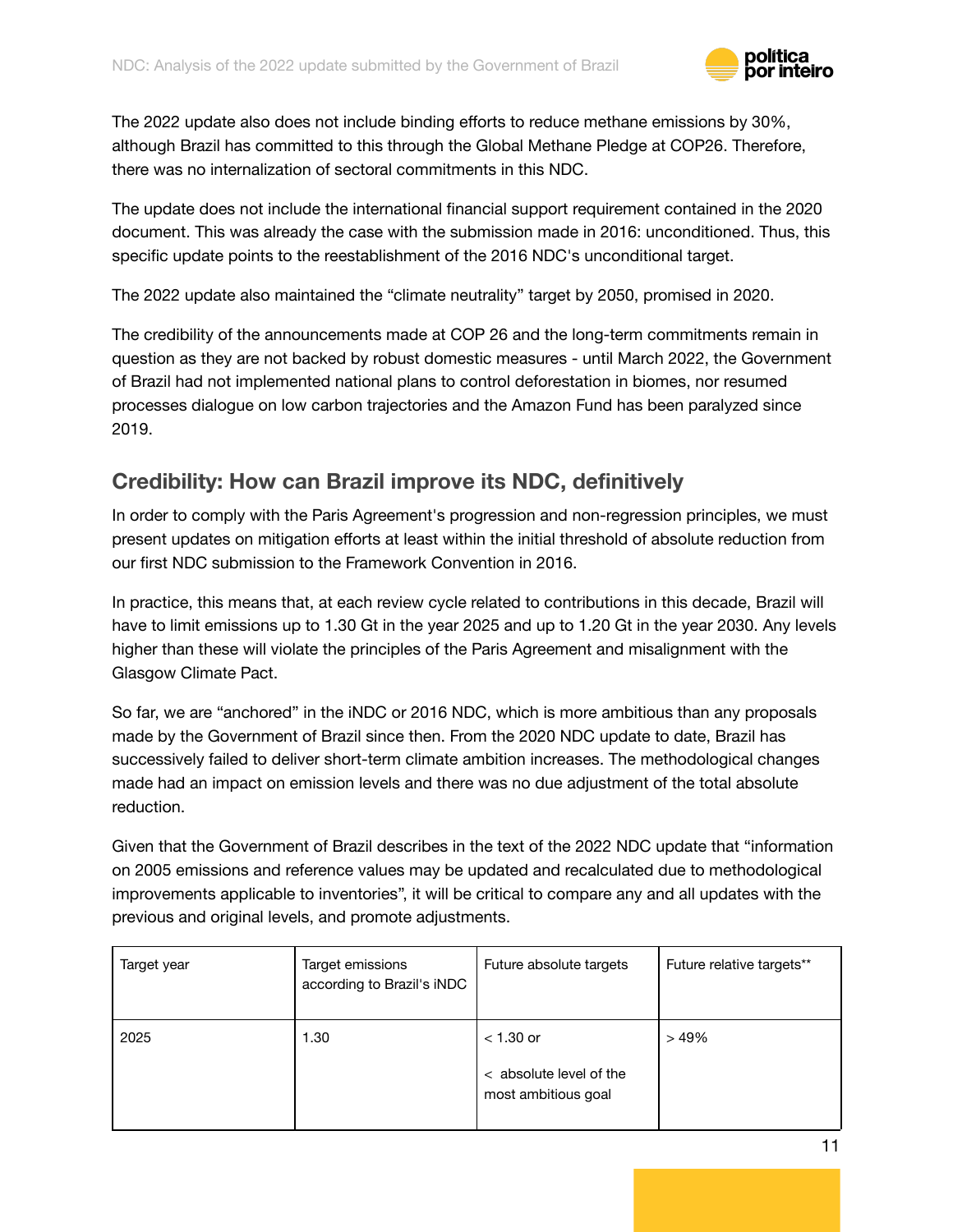

| 2030 | 1.20 | $<$ 1.20 or                                    | >53% |
|------|------|------------------------------------------------|------|
|      |      | < absolute level of the<br>most ambitious goal |      |

**\***values in Gt CO2e \*\* considering the 4th National Communication (GWP-100, AR5)

#### <span id="page-11-0"></span>**Ambition: it is in Brazil's interest to increase it.**

It is in Brazil's interest to adopt more ambitious NDCs over time, for several reasons.

For example, to be able to participate in the mechanisms of Article 6 of the Paris Rulebook, for which only countries that have targets in line with Article 4.2 of the Agreement, i.e. successive and progressively ambitious, are eligible. Ambiguous or not ambitious targets can even raise complaints in the UNFCCC compliance mechanism.

An ambitious NDC would help the country in terms of high credibility. In turn, this could translate into high-valued emission reduction results (in Article 6.2) or carbon credits by private parties (in Article 6.4). It is certainly in Brazil's interest to sell any offsets or results at good prices and to negotiate with eventual purchasers in good terms. A weak NDC does not position Brazil well in this market, nor does it place it in a strategic position in the low-carbon technological and commercial competition. The higher our credibility, the more value our mitigation results will have.

Given this, it is necessary to be clear that it makes no sense to lower the bar on climate ambition. The opposite is true: a robust and well-implemented NDC will allow us to enjoy the benefits of decarbonisation, trade results on emissions and carbon credits with other countries, and international trade and investment partnerships for the low carbon transition.

#### <span id="page-11-1"></span>**Ambition: How to make a significant contribution by 2030?**

The government opened a public consultation during COP 26 to find out what society thinks about updating the law on the national policy on climate change — but it did not repeat the same procedure in relation to the NDC.

**Given that the NDC applies to the entire economy, covers the entire national territory and requires efforts from the whole of society, it is reasonable to understand it as an instrument that is not "of governments", but "of Brazilian society". Therefore, it is essential that the current and future governments open public consultations and engage society in the planning of a good NDC.**

There are a myriad of net zero and short-term emissions targets already, from companies, state governments and municipal governments in Brazil. But they have not yet been reflected in ambition for the entire country. Although an international instrument, the NDC could become that instrument of coordination and cohesion between levels of government and sectors.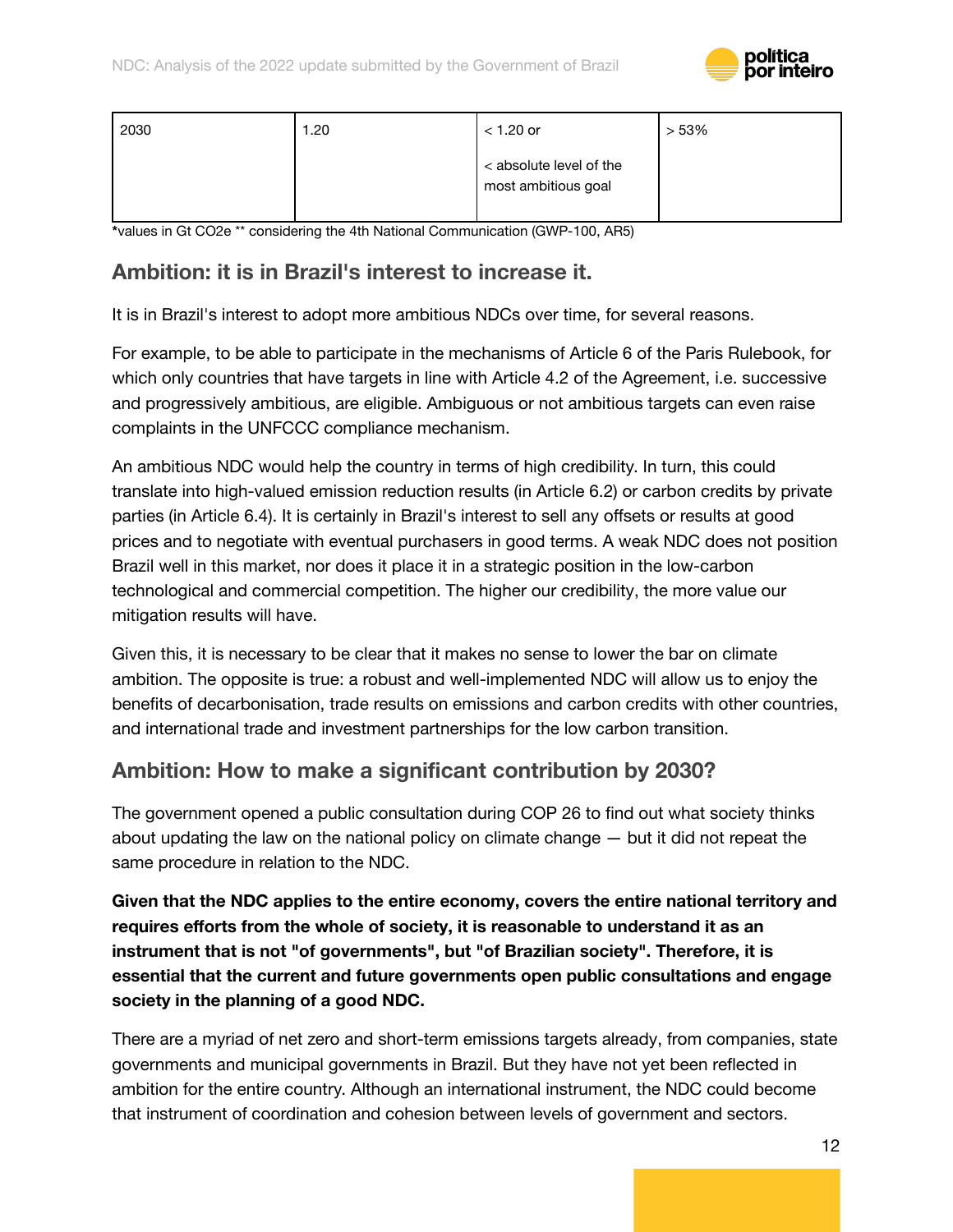

In 2021, the Climate and [Development](https://www.clima2030.com.br/) Initiative brought together more than 300 experts and leaders in high-level consultations around what the country's climate ambition should be for this decade. This initiative demonstrated that Brazil's capable of achieving a 63% to 80% reduction in emissions by 2030 (4CN, GWP-100, AR5), which would mean capping emissions by 0.96 to 0.51 GtCO2e by 2030, compared to 2005. The solutions are known and accessible: the radical reduction of deforestation, the bet on the economy of forest restoration and carbon pricing, through a regulated trading system. In addition to the benefits involved in decarbonization, this strategy has the potential to leverage investments, generate jobs and income, and fight inequalities.



Comparing the Climate and Development initiative targets for the year 2030 with the NDC update from 2022, there is a gap of hundreds of millions of tons.

| Source                                                                       | Emissions threshold* -<br>2030 | Absolute reduction<br>compared to 2005 (4CN) | Gap <sup>*</sup> in relation to the most<br>ambitious NDC to date |
|------------------------------------------------------------------------------|--------------------------------|----------------------------------------------|-------------------------------------------------------------------|
| <b>NDC 2022</b>                                                              | 1.28                           | 50%                                          | $+0.08$ GtCO2eq (reduction of<br>ambition, +6,7% emissions)       |
| Climate & Development:<br>Recovery & Just Transition<br>scenario             | 0.96                           | 63%                                          | - 0,24 GtCO2eq (increase of<br>ambition, -20% emissions)          |
| Climate & Development:<br>Recovery & Just Transition<br>& Zero Deforestation | 0.51                           | 80%                                          | - 0.69 GtCO2eq (increase of<br>ambition, -58% emissions)          |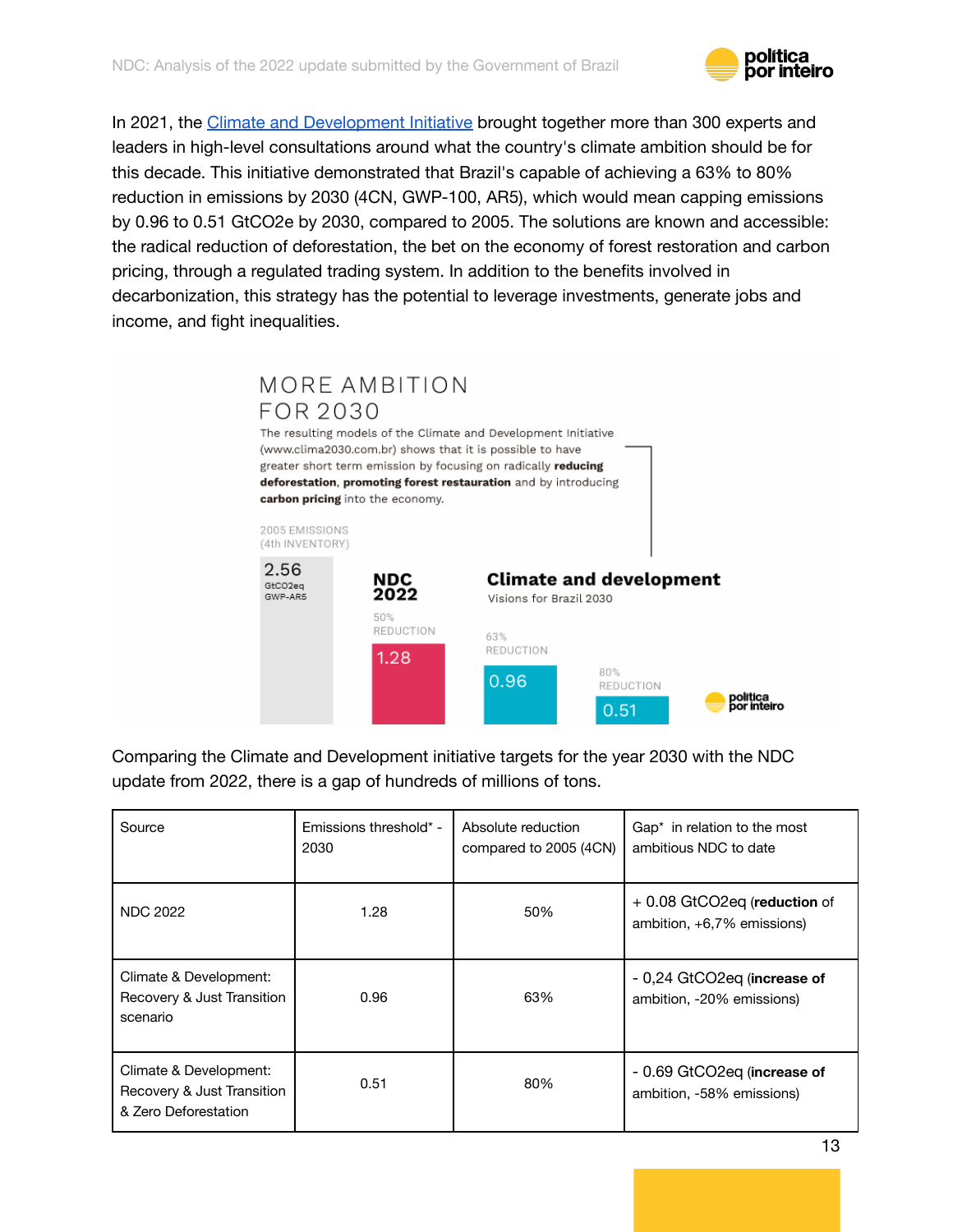

| scenario |  |  |
|----------|--|--|
|          |  |  |

<span id="page-13-0"></span>**\***values in Gt CO2e (GWP-100, AR5)

#### **Recommendations**

- The Government of Brazil must absolutely and definitively resolve the problem of updating its NDC without the due increase in climate ambition. The successive demonstrations of regression in relation to what was proposed in 2015 with the Paris Agreement directly affect the country's credibility in the international diplomatic and financial sphere.
- As we point out in this analysis, the solution involves adopting new targets that represent emission levels below 1.3 GtCO2eq in 2025 and 1.2 GtCO2eq in 2030, in the next cycle, whatever the methodological decisions taken by the Government of Brazil. Thereafter, successive updates shall provide for absolute reductions from the new numbers, as appropriate.
- The solution must also include the institution of public consultation in all the next rounds of updating the NDC, since this is an act of the State, affecting the whole of society, and not of a government.
- In addition to correcting the NDC, the implementation or "delivery" of emission reduction results with a focus on 2025 must be a priority for this and future years, at the risk of governments being held responsible for inaction or insufficient action taken.
- Additionally, the Government of Brazil must internalize the commitments already assumed internationally, such as the Declaration on Forests and the Global Methane Commitment, signed in Glasgow.
- Finally, the Government of Brazil must align the NDC's short-term targets and national policies with the objective of climate neutrality by 2050: at least 66% of emissions below 2005 levels by 2030, considering just transition and economic recovery measures green.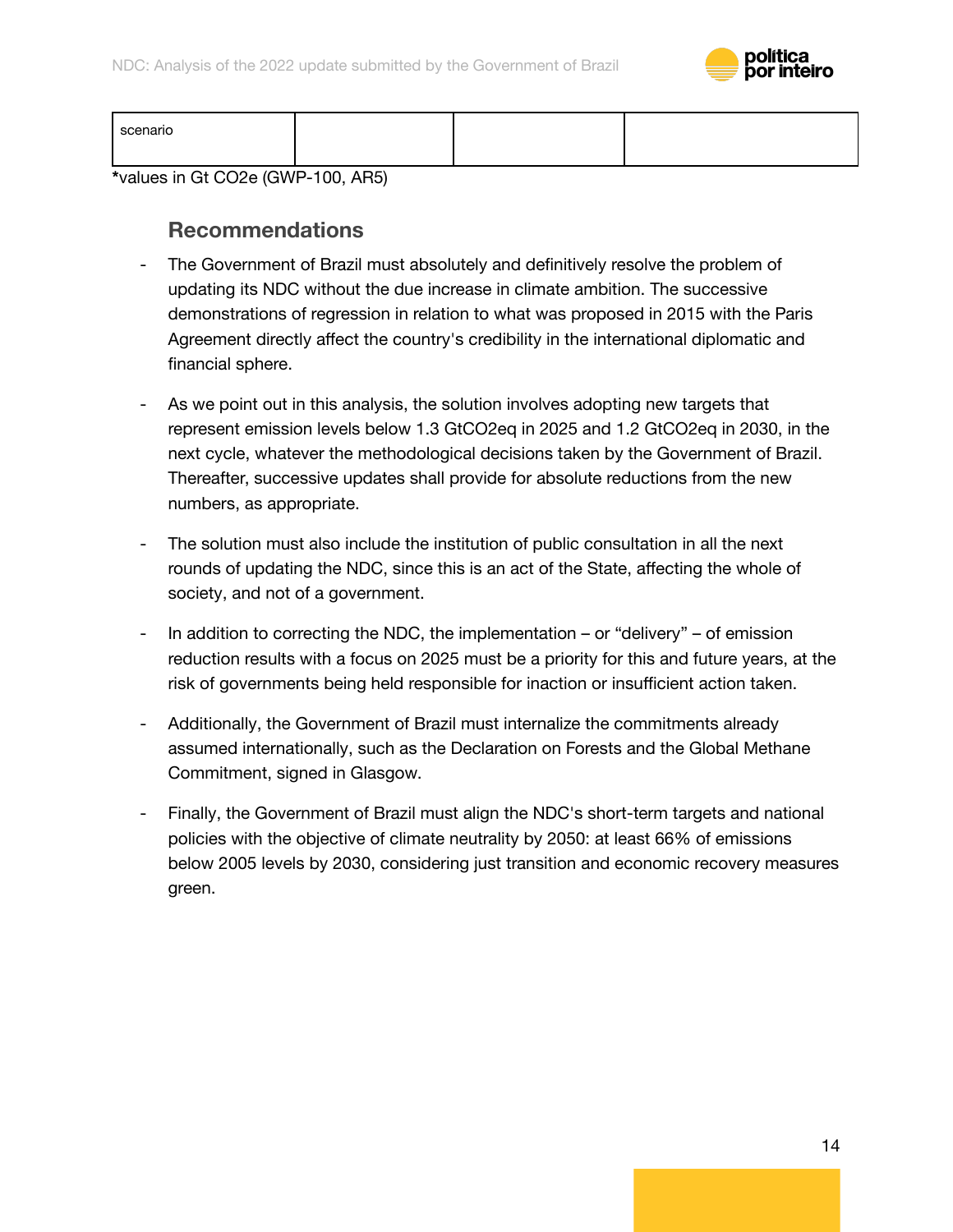

### Annex I: Comparison between NDC texts submitted

The comparison below focuses on the short term ambition targets, in line with the requests made in the Glasgow Climate Package. Main changes are commented below, by comparing official texts from the different updates, focusing on areas where there is relevant impact.

<span id="page-14-0"></span>

|                                                                                                                                                                                                                                                                                                   | <b>2016 NDC</b>                                                    | 2020 Update                                                                                                                                                                                                                                                                                                                                                                                                                                                                                                                                                                                                                                                                                                                                                                                                                                                                                                                                                                                                                                                                                   | 2022 Update                                                                                                                                                                                                                                                                                                                                                                                                                                                                                                                                                                                                                                                                                                                                                                                                                                                                                                                                                                                                                                                                                                                                                                                                                                                                                                                                                                       |
|---------------------------------------------------------------------------------------------------------------------------------------------------------------------------------------------------------------------------------------------------------------------------------------------------|--------------------------------------------------------------------|-----------------------------------------------------------------------------------------------------------------------------------------------------------------------------------------------------------------------------------------------------------------------------------------------------------------------------------------------------------------------------------------------------------------------------------------------------------------------------------------------------------------------------------------------------------------------------------------------------------------------------------------------------------------------------------------------------------------------------------------------------------------------------------------------------------------------------------------------------------------------------------------------------------------------------------------------------------------------------------------------------------------------------------------------------------------------------------------------|-----------------------------------------------------------------------------------------------------------------------------------------------------------------------------------------------------------------------------------------------------------------------------------------------------------------------------------------------------------------------------------------------------------------------------------------------------------------------------------------------------------------------------------------------------------------------------------------------------------------------------------------------------------------------------------------------------------------------------------------------------------------------------------------------------------------------------------------------------------------------------------------------------------------------------------------------------------------------------------------------------------------------------------------------------------------------------------------------------------------------------------------------------------------------------------------------------------------------------------------------------------------------------------------------------------------------------------------------------------------------------------|
| Target type: there is consistency<br>regarding the use of absolute,<br>economy-wide targets.                                                                                                                                                                                                      | Type: absolute target in<br>relation to a base year.               | 3. Scope and coverage:<br>(a) General description of the target:<br>Economy-wide absolute targets, consistent with the sectors present in the National<br>Inventory of Greenhouse Gas Emissions for 2025 and 2030, always compared with<br>2005. The targets will be translated into policies and measures to be detailed and<br>implemented by the Brazilian Federal Government.                                                                                                                                                                                                                                                                                                                                                                                                                                                                                                                                                                                                                                                                                                             | 3. Scope and coverage:<br>(a) General description of the target:<br>Economy-wide absolute targets, consistent with the sectors present in the National<br>Inventory of Greenhouse Gas Emissions for 2025 and 2030, always compared with                                                                                                                                                                                                                                                                                                                                                                                                                                                                                                                                                                                                                                                                                                                                                                                                                                                                                                                                                                                                                                                                                                                                           |
| Base year: there was a methodological<br>change; from an absolute number fixed<br>for 2005, it moved to the 3rd and now<br>the 4th emissions inventory. As a<br>result, the percentage targets have<br>become incomparable, and it is<br>necessary to translate them into<br>absolute reductions. | based on estimated emission<br>levels of $2.1$ GtCO <sub>2</sub> e | 3rd National Communications<br>no Uso de Solventes e de Outros Produtos Energia Processos Industriais Agropecuária Uso da terra, Mudança do Uso da Terra e Tratamento de Residuos Total<br>$m \times n$<br>0.112710<br>45.470 2.735.88<br>(Source: Sirene, MCTI)<br>(b) Quantifiable information on the reference indicators, their values in the<br>reference year(s), base year(s), reference period(s) or other starting point(s),<br>and, as applicable, in the target year:<br>The reference indicator will be quantified on the basis of the total net emissions of<br>greenhouse gases (GHG) in the reference year of 2005 reported in the "National<br>Inventory of Anthropogenic Emissions by Sources and Removals by Sinks of<br>Greenhouse Gases not controlled by the Montreal Protocol". For reference purposes,<br>the level of emissions of greenhouse gases for the base vear is registered in the<br>current inventory as per the "Third National Communication from Brazil to the<br>United Nations Framework Convention on Climate Change", submitted on 20 April<br>2016. | 4th National Communications<br>Ano 1. Energia 2. Processos industriais e uso de produtos (PPU) 3. Agropecuária 4. Uso da Terra, Mudança do Uso da Terra e Florestas (LULUCF) 5. Residuos <b>Total</b><br>2005 313.306<br>28.683 437.959<br>1.564.054 51.618 2.445.90<br>(Source: Sirene, MCTI)<br>(b) Quantifiable information on the reference indicators, their values in t<br>reference year(s), base year(s), reference period(s) or other starting<br>point(s), and, as applicable, in the target year:<br>The reference indicator will be quantified on the basis of the total net emissions<br>greenhouse gases (GHG) in the reference year of 2005 considering always the latest<br>updated version of the current reported in the "National Inventory of Anthropogenic<br>Emissions by Sources and Removals by Sinks of Greenhouse Gases not controlled by<br>the Montreal Protocol". For reference purposes only, the level of emissions of<br>greenhouse gases for the base year is registered in the current inventory as per the<br>"Fourth National Communication from Brazil to the United Nations Framework<br>Convention on Climate Change", submitted on 31 December 2020. Every time a new<br>inventory update is released, the 2005 baseline data presented in it will be<br>considered for this purpose, based on the principle of "best available science". |
| Justification for transforming an NDC<br>with a fixed baseline to an<br>inventory-based reference:<br>inconsistencies detected.                                                                                                                                                                   |                                                                    |                                                                                                                                                                                                                                                                                                                                                                                                                                                                                                                                                                                                                                                                                                                                                                                                                                                                                                                                                                                                                                                                                               | Contains two errors.<br>The absolute variation of baseline<br>emissions between inventories is justified<br>by the "NDC being established on a<br>percentage basis". However, if there is<br>variation between inventories and the<br>NDC is established on a percentage<br>basis, there may be (and has been) a<br>reduction in absolute emissions                                                                                                                                                                                                                                                                                                                                                                                                                                                                                                                                                                                                                                                                                                                                                                                                                                                                                                                                                                                                                               |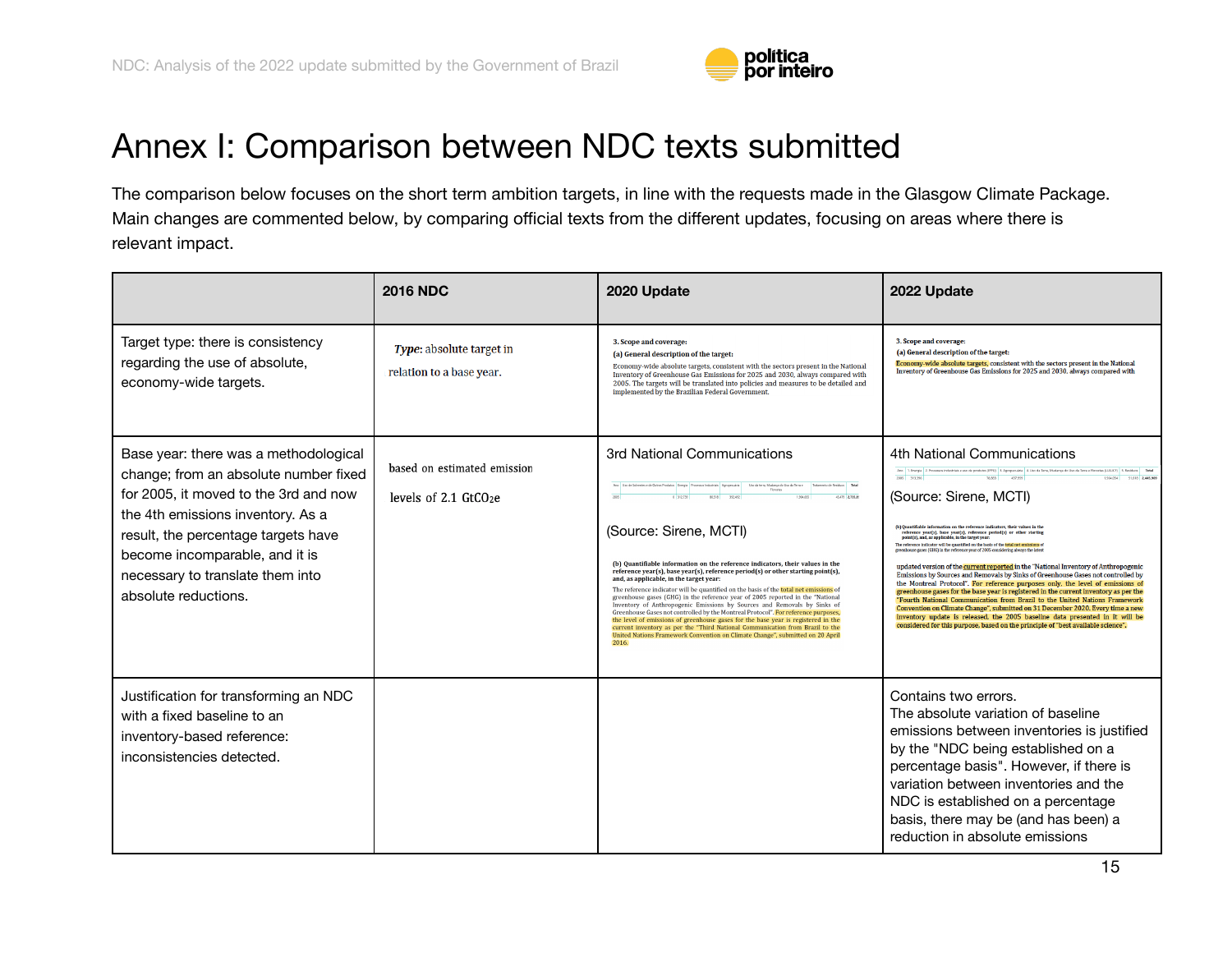

|                                                                                                                                                                                                                                                                                                       | <b>2016 NDC</b>                                                                          | 2020 Update                                                                                                                                                                                                                                                                                                                                                                                                                                                                                                                                                                                                                                                                                                                                                                                          | 2022 Update                                                                                                                                                                                                                                                                                                                                                                                                                                                                                                                                                                                                                                                                                                                                                                                                                                                        |
|-------------------------------------------------------------------------------------------------------------------------------------------------------------------------------------------------------------------------------------------------------------------------------------------------------|------------------------------------------------------------------------------------------|------------------------------------------------------------------------------------------------------------------------------------------------------------------------------------------------------------------------------------------------------------------------------------------------------------------------------------------------------------------------------------------------------------------------------------------------------------------------------------------------------------------------------------------------------------------------------------------------------------------------------------------------------------------------------------------------------------------------------------------------------------------------------------------------------|--------------------------------------------------------------------------------------------------------------------------------------------------------------------------------------------------------------------------------------------------------------------------------------------------------------------------------------------------------------------------------------------------------------------------------------------------------------------------------------------------------------------------------------------------------------------------------------------------------------------------------------------------------------------------------------------------------------------------------------------------------------------------------------------------------------------------------------------------------------------|
|                                                                                                                                                                                                                                                                                                       |                                                                                          |                                                                                                                                                                                                                                                                                                                                                                                                                                                                                                                                                                                                                                                                                                                                                                                                      | It is important to state that the Brazilian NDC has its baseline for emissions anchored<br>to its National Communications, which follows the IPPC methodologies for<br>greenhouse gases inventories upon national level. Therefore, some variations<br>regarding absolute numbers may be observed among inventories due to<br>methodological improvements applicable. Any methodological variation will not<br>affect the Brazilian ambition, since the NDC is established in percentual basis.<br>The excerpt below informs that the goal<br>consists of "absolute goals for the whole<br>economy", contrary to the previous<br>excerpt.<br>3. Scope and coverage<br>(a) General description of the target:<br>ny-wide absolute targets, consistent with the sectors present in the Natio<br>ary of Greenhouse Gas Emissions for 2025 and 2030, always compared w |
| Percentage change: from 43% to 50%;<br>does not result in greater absolute<br>reductions.                                                                                                                                                                                                             |                                                                                          | Through this communication, Brazil confirms the commitment originally presented<br>in its intended Nationally Determined Contribution (iNDC), to reduce its greenhouse<br>gas emissions in 2025 by 37%, compared with 2005. Additionally, Brazil commits to<br>reduce its emissions in 2030 by 43%, compared with 2005.                                                                                                                                                                                                                                                                                                                                                                                                                                                                              | Through this communication, Brazil confirms in its Nationally Determined<br>Contribution (NDC), to reduce its greenhouse gas emissions in 2025 by 37%,<br>compared with 2005. Additionally, Brazil commits to reducing its emissions in 2030<br>by 50%, compared with 2005.                                                                                                                                                                                                                                                                                                                                                                                                                                                                                                                                                                                        |
| Progression: the government does not<br>include the 2025 target in the field text<br>that refers to compliance with Article<br>4.3 of the Paris Agreement.<br>Regarding the consistency of the<br>short-term and long-term goals, the<br>Government of Brazil did not provide<br>technical reasoning. | Indicates absolute emission<br>levels of 1.3 GtCO2eq in 2025<br>and 1.2 GtCO2eq in 2030. | (c) How the Party has addressed Article 4, paragraph 3, of the Paris<br>Agreement:<br>The target of reducing emissions by 43% between 2005 and 2030 represents an<br>increase of 6% compared to the previous target of reducing emissions by 37%<br>between 2005 and 2025. The current target is also consistent with an indicative<br>long-term objective of reaching climate neutrality by 2060.<br>Reinforces language on "absolute<br>emissions target" however does not not<br>specify any numbers.<br>% targets adopted refer to emission levels<br>above than those established in the 2016<br>NDC submission.                                                                                                                                                                                | (c) How the Party has addressed Article 4, paragraph 3, of the Paris<br>Agreement:<br>The target of reducing emissions by 50% between 2005 and 2030 represents an<br>increase of 16,27% compared to the previous target of reducing emissions by 43%<br>between 2005 and 2030. The current target is also consistent with a long-term<br>objective of reaching climate neutrality by 2050.<br>Reinforces language on "absolute"<br>emissions target" however does not not<br>specify any numbers.                                                                                                                                                                                                                                                                                                                                                                  |
| Conditionality of targets on external<br>support: Removed in the 2022 update.<br>This means that the conditions of the<br>2016 NDC (without conditionalities)<br>have been reinstated.                                                                                                                | Goals not conditional on external<br>support.                                            | Conditionality: US\$ 10 billions/year from<br>2021.<br>As of 2021, Brazil will require at least US\$ 10 billion per year to address the<br>numerous challenges it faces, including the conservation of native vegetation in its<br>various biomes. Further decisions regarding Brazil's indicative long-term strategy,<br>especially the definition of the final date to be considered to this end, will take into<br>account financial transfers to be received by the country. Although the Federal<br>Government currently considers achieving carbon neutrality in 2060, the proper<br>functioning of the market mechanisms under the Paris Agreement might justify<br>considering a more ambitious long-term objective in the future, having as a time<br>horizon, for instance, the year 2050. | Goals are not conditional on external<br>support.<br>(The section on conditionality in the 2020<br>text has been removed.)                                                                                                                                                                                                                                                                                                                                                                                                                                                                                                                                                                                                                                                                                                                                         |